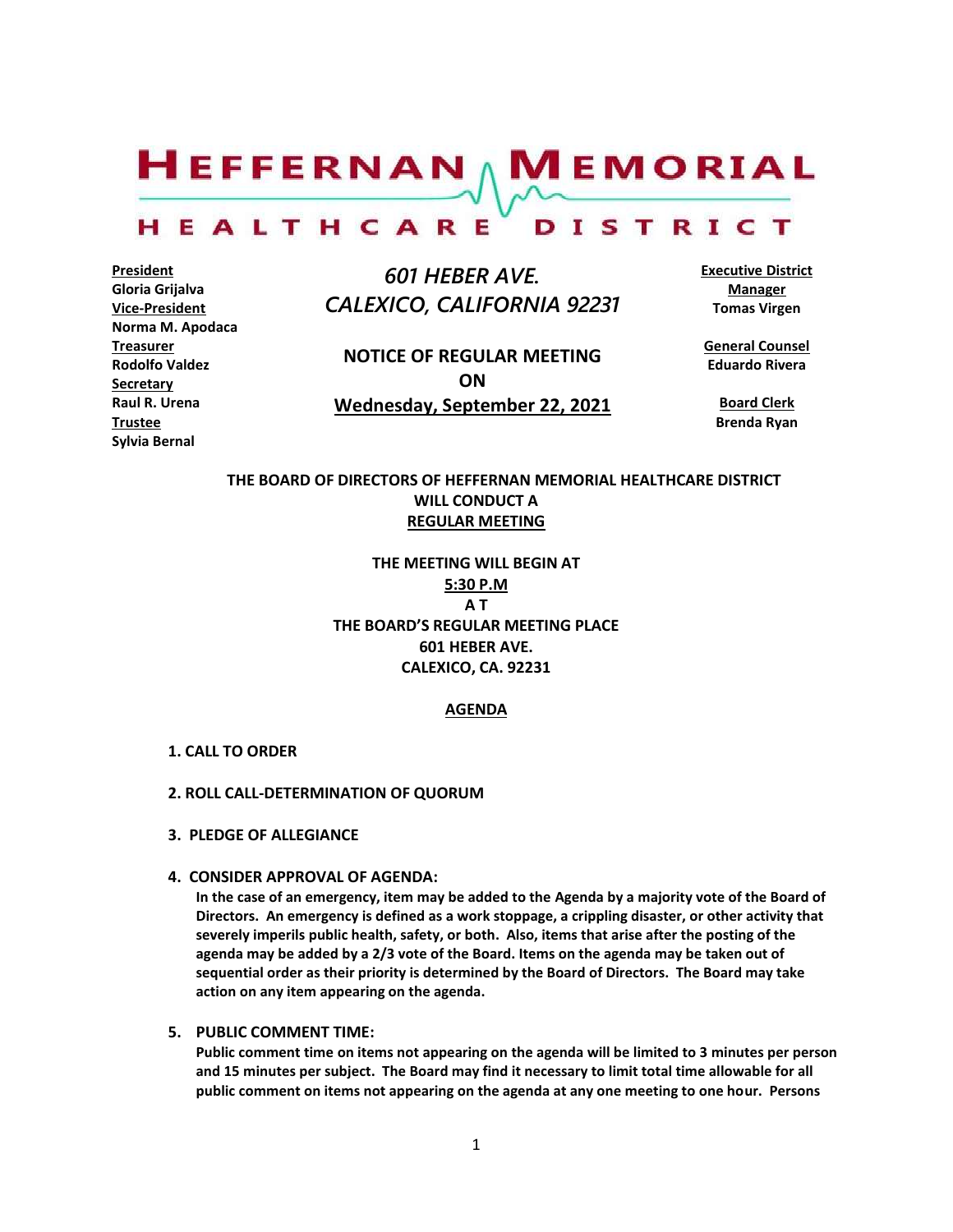**desiring longer public comment time and/or action on specific items shall contact the Secretary and request that the item be placed on the agenda for the next regular meeting.**

### **6. CONSENT CALENDAR:**

**Any member of the Board, staff or public may request that items for the Consent Calendar be removed for discussion. Items so removed shall be acted upon separately immediately following approval of items remaining on the Consent Calendar.**

- **a. Approve minutes for meetings of July 14, 2021 and July 28, 2021.**
- **b. Approve Treasurer Report.**

## **7. REPORTS ON MEETING AND EVENTS ATTENDED BY DIRECTORS, AND AUTHORIZATION FOR DIRECTOR ATTENDANCE AT UPCOMING MEETINGS AND EVENTS/DIRECTORS COMMENTS:**

- **a. Brief reports by Directors on meetings and event attended. Schedule of upcoming Board meetings and events.**
- **8. REPORTS BY ALL HMHD COMMITTEES**
- **9. COMMENTS BY PROMOTION AND PUBLIC RELATIONS TONY PIMENTEL**
- **10. COMMENTS BY EXECUTIVE DISTRICT MANAGER TOMAS VIRGEN**
- **11. COMMENTS BY GENERAL COUNSEL EDUARDO RIVERA**

#### **12. DISCUSSION AND/OR ACTION ITEMS:**

- **a. Discussion and/or Action: Appointment of board member to the Supervisor Escobar's Calexico Border Committee.**
- **b. Discussion and/or Action: Update on Request for Proposal for the Heffernan Memorial Healthcare District's urgent care clinic.**
- **c. Discussion: Commemoration of Heffernan Memorial Healthcare District's 70th anniversary. Recommendations, suggestions, planning and event budget.**
- **d. Discussion and/or Action: Possible change in monthly regular meeting schedule to one meeting per month.** 
	- **1. Adopt Resolution 2021-02 if change to one regular meeting is adopted by the Board of Directors.**
- **e. Discussion and/or Action: Scheduling the Annual Calexico Flu Clinic pending confirmation and participation of the City of Calexico and the Imperial County Health Department.**
- **f. Discussion and/or Action: Possible formation of an Ad Hoc committee between the City of Calexico and the Heffernan Memorial Healthcare District concerning the City's and Heffernan Memorial's Wellness Parks.**

#### **13. CLOSED SESSION:**

**a. Government Code section 54956.9 (b): Conference with legal counsel. Potential litigation. (one case).**

#### **14. ITEMS FOR FUTURE AGENDAS:**

**This item is placed on the agenda to enable the Board to identify and schedule future items for discussion at upcoming Board meetings and/or identify press release opportunities.**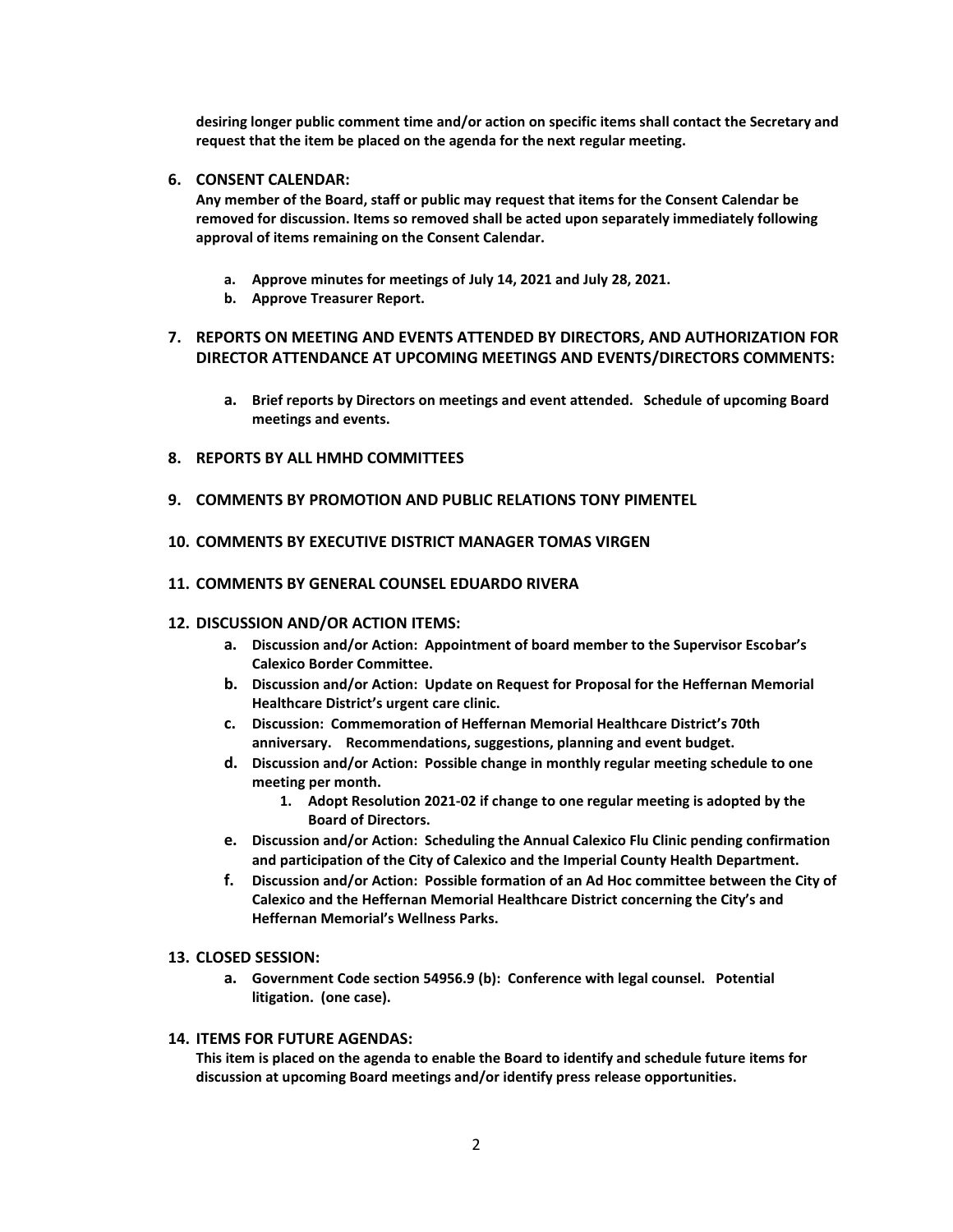#### **15. ADJOURNMENT:**

- **a. Regular Board meetings are held on the second and fourth Wednesday of each month.**
- **b. The next regular meeting of the Board will be held at 5:30 P.M., October 13, 2021.**
- **c. The agenda package and material related to an agenda item submitted after the packet's distribution to the Board are available for public review in the lobby of the District office during normal business hours**

## **POSTING STATEMENT**

**A copy of the agenda was posted September 18, 2021 at 601 Heber Avenue, Calexico, California 92231 at 7:35 p.m. Pursuant to CA Government code 54957.5, disclosable public records and writings related to an agenda item distributed to all or a majority of the Board, including such records and written distributed less than 72 hours prior to this meeting are available for public inspection at the District Administrative Office, 601 Heber Avenue, Calexico, CA.**

**NOTICE In compliance with the Americans with Disabilities Act, any individuals requesting special accommodations to attend and/or participate in District Board meetings may contact the District at (760)357- 6522. Notifications 48 hours prior to the meeting will enable the District to make reasonable accommodations.**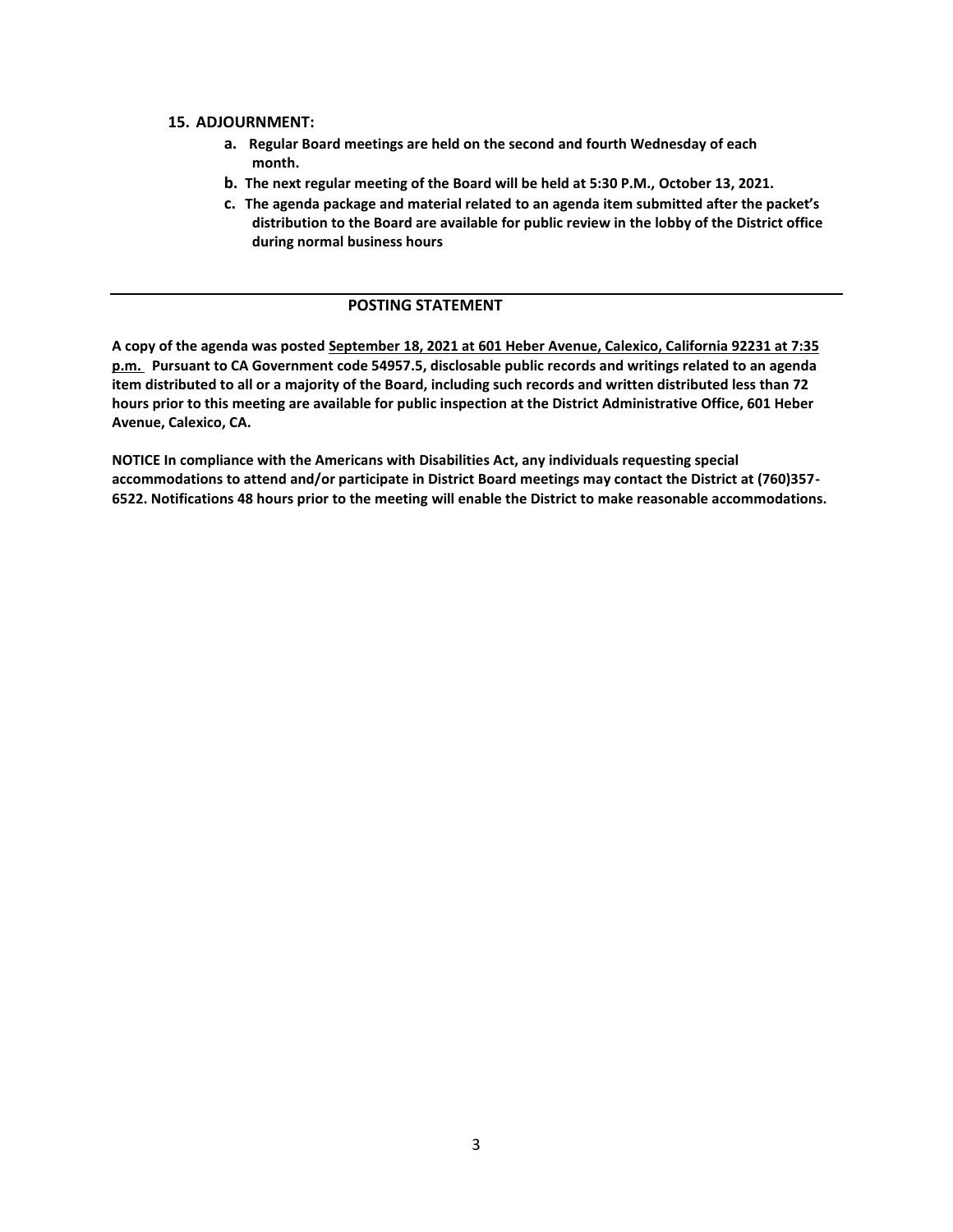## 7:05 PM Heffernan Memorial Healthcare District 09/16/21 Profit & Loss<br>Accrual Basis degree of the July 1 through September 1 July 1 through September 16, 2021

|                                  | Jul 1 - Sep 16, 21 |  |
|----------------------------------|--------------------|--|
| <b>Ordinary Income/Expense</b>   |                    |  |
| <b>Income</b>                    |                    |  |
| 4100 · Interest income           | 19.38              |  |
| <b>Total Income</b>              | 19.38              |  |
| Gross Profit                     | 19.38              |  |
| <b>Expense</b>                   |                    |  |
| 6010 · Trustee remuneration      | 7,000.00           |  |
| $6200 \cdot$ Rent                | 159.00             |  |
| 6310 · Landscaping               | 590.00             |  |
| 6600 · Legal and professional    | 16,602.00          |  |
| 6615 · Accounting - Other        | 4,500.00           |  |
| 6650 · Administration services   | 26,000.00          |  |
| 7000 · Marketing                 | 8,400.00           |  |
| 7200 · Office supplies           | 593.77             |  |
| 7201 · Leasing Offices Equipment | 437.98             |  |
| 7214 · Janitorial Services       | 1,560.00           |  |
| 7215 · Postage                   | 21.00              |  |
| 7250 · Utilities                 |                    |  |
| <b>Electricity</b>               | 595.89             |  |
| <b>Water</b>                     | 1,094.15           |  |
| Total 7250 · Utilities           | 1,690.04           |  |
| 7270 · Telephone                 | 813.31             |  |
| 7285 · Grants - By HMHD          | 53,094.00          |  |
| $7420 \cdot Meals$               | 1,324.98           |  |
| 7550 · Promotion                 | 1,566.00           |  |
| 7555 · Covid-19                  | 5,092.75           |  |
| 7610 Dues and subscriptions      | 5,283.00           |  |
| 8200 · Bank charges              | 15.73              |  |
| <b>Total Expense</b>             | 134,743.56         |  |
| <b>Net Ordinary Income</b>       | (134, 724.18)      |  |
| Net Income                       | (134, 724.18)      |  |
|                                  |                    |  |